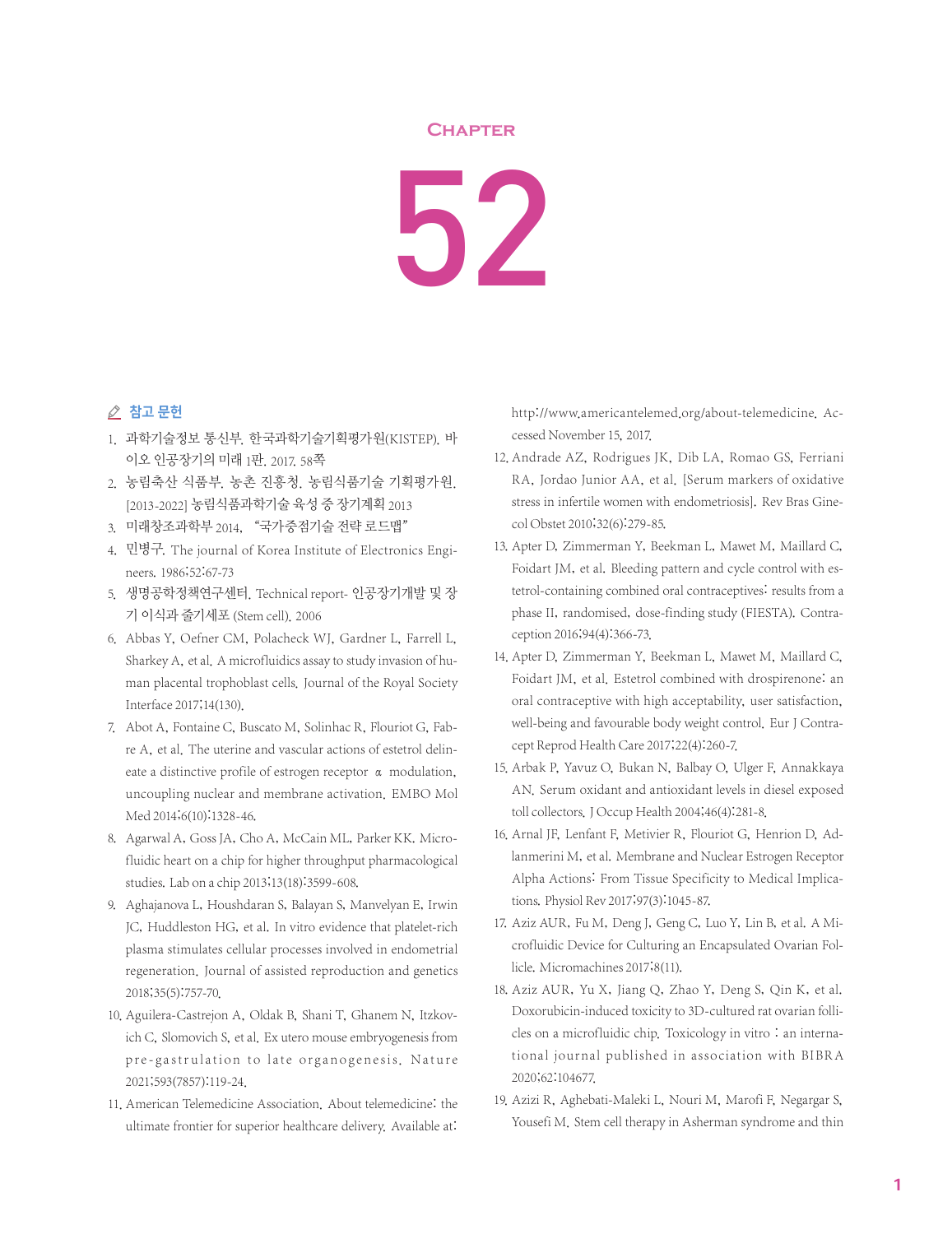endometrium: Stem cell- based therapy. Biomedicine & pharmacotherapy = Biomedecine & pharmacotherapie 2018;102:333-43.

- 20. Barman A, Deb B, Chakraborty S. A glance at genome editing with CRISPR-Cas9 technology. Curr Genet 2020;66(3):447- 62.
- 21. Bhatia SN, Ingber DE. Microfluidic organs-on-chips. Nature biotechnology 2014;32(8):760-72.
- 22. Blundell C, Tess ER, Schanzer AS, Coutifaris C, Su EJ, Parry S, et al. A microphysiological model of the human placental barrier. Lab on a chip 2016;16(16):3065-73.
- 23. Booth R, Kim H. Characterization of a microfluidic in vitro model of the blood-brain barrier (μBBB). Lab on a chip 2012;12(10):1784-92.
- 24. Bos-Mikich A, de Oliveira R, Frantz N. Platelet-rich plasma therapy and reproductive medicine. Journal of assisted reproduction and genetics 2018;35(5):753-6.
- 25. Bragazzi NLJPp, adherence. From P0 to P6 medicine, a model of highly participatory, narrative, interactive, and "augmented" medicine: some considerations on Salvatore Iaconesi's clinical story 2013;7:353.
- 26. Brannstrom M, Johannesson L, Bokstrom H, Kvarnstrom N, Molne J, Dahm-Kahler P, et al. Livebirth after uterus transplantation. Lancet 2015;385(9968):607-16.
- 27. Bruno B, Arora KS. Uterus Transplantation: The Ethics of Using Deceased Versus Living Donors. Am J Bioeth 2018;18(7):6- 15.
- 28. Bullard TB, Rosenberg MS, Ladde J, Razack N, Villalobos HJ, Papa LJJot, et al. Digital images taken with a mobile phone can assist in the triage of neurosurgical patients to a level 1 trauma centre 2013;19(2):80-3.
- 29. Cakiroglu Y, Saltik A, Yuceturk A, Karaosmanoglu O, Kopuk SY, Scott RT, et al. Effects of intraovarian injection of autologous platelet rich plasma on ovarian reserve and IVF outcome parameters in women with primary ovarian insufficiency. Aging 2020;12(11):10211-22.
- 30. Canver MC, Bauer DE, Orkin SH. Functional interrogation of non-coding DNA through CRISPR genome editing. Methods 2017;121-122:118-29.
- 31. Castellon LAR, Amador MIG, Gonzalez RED, Eduardo MSJ, Diaz-Garcia C, Kvarnstrom N, et al. The history behind successful uterine transplantation in humans. JBRA Assist Reprod 2017;21(2):126-34.
- 32. Catapano, G.; Verkerke, G.J. (2012). "Chapter 2: Artificial Organs". In Abu-Faraj, Z.O. (ed.). Handbook of Research on Biomedical Engineering Education and Advanced Bioengineering Learning: Interdisciplinary Concepts - Volume 1.

Hershey, PA: Medical Information Science Reference. pp.  $60 - 95$ 

- 33. Cervelli V, Gentile P, Scioli MG, Grimaldi M, Casciani CU, Spagnoli LG, et al. Application of platelet-rich plasma in plastic surgery: clinical and in vitro evaluation. Tissue engineering Part C, Methods 2009;15(4):625-34.
- 34. Chang K-W, Chang P-Y, Huang H-Y, Li C-J, Tien C-H, Yao D-J, et al. Womb-on-a-chip biomimetic system for improved embryo culture and development 2016;226:218-26.
- 35. Chang Y, Li J, Chen Y, Wei L, Yang X, Shi Y, et al. Autologous platelet-rich plasma promotes endometrial growth and improves pregnancy outcome during in vitro fertilization. International journal of clinical and experimental medicine 2015;8(1):1286-90.
- 36. Chang Y, Li J, Wei LN, Pang J, Chen J, Liang X. Autologous platelet-rich plasma infusion improves clinical pregnancy rate in frozen embryo transfer cycles for women with thin endometrium. Medicine 2019;98(3):e14062.
- 37. Chen Z, Dai Y, Dong Z, Li M, Mu X, Zhang R, et al. Co-cultured endometrial stromal cells and peritoneal mesothelial cells for an in vitro model of endometriosis. Integrative biology : quantitative biosciences from nano to macro 2012;4(9):1090-5.
- 38. Choi JK, Agarwal P, Huang H, Zhao S, He X. The crucial role of mechanical heterogeneity in regulating follicle development and ovulation with engineered ovarian microtissue. Biomaterials 2014;35(19):5122-8.
- 39. Costa EM, Spritzer PM, Hohl A, Bachega TA. Effects of endocrine disruptors in the development of the female reproductive tract. Arq Bras Endocrinol Metabol 2014;58(2):153-61.
- 40. Crain DA, Janssen SJ, Edwards TM, Heindel J, Ho SM, Hunt P, et al. Female reproductive disorders: the roles of endocrinedisrupting compounds and developmental timing. Fertil Steril 2008;90(4):911-40.
- 41. Creinin MD, Westhoff CL, Bouchard C, Chen MJ, Jensen JT, Kaunitz AM, et al. Estetrol-drospirenone combination oral contraceptive: North American phase 3 efficacy and safety results. Contraception 2021;104(3):222-8.
- 42. Dawood AS, Salem HA. Current clinical applications of platelet-rich plasma in various gynecological disorders: An appraisal of theory and practice. Clinical and experimental reproductive medicine 2018;45(2):67-74.
- 43. de Almeida Monteiro Melo Ferraz M, Nagashima JB, Venzac B, Le Gac S, Songsasen N. A dog oviduct-on-a-chip model of serous tubal intraepithelial carcinoma. Scientific reports 2020;10(1):1575.
- 44. Dhurat R, Sukesh M. Principles and Methods of Preparation of Platelet-Rich Plasma: A Review and Author's Perspective.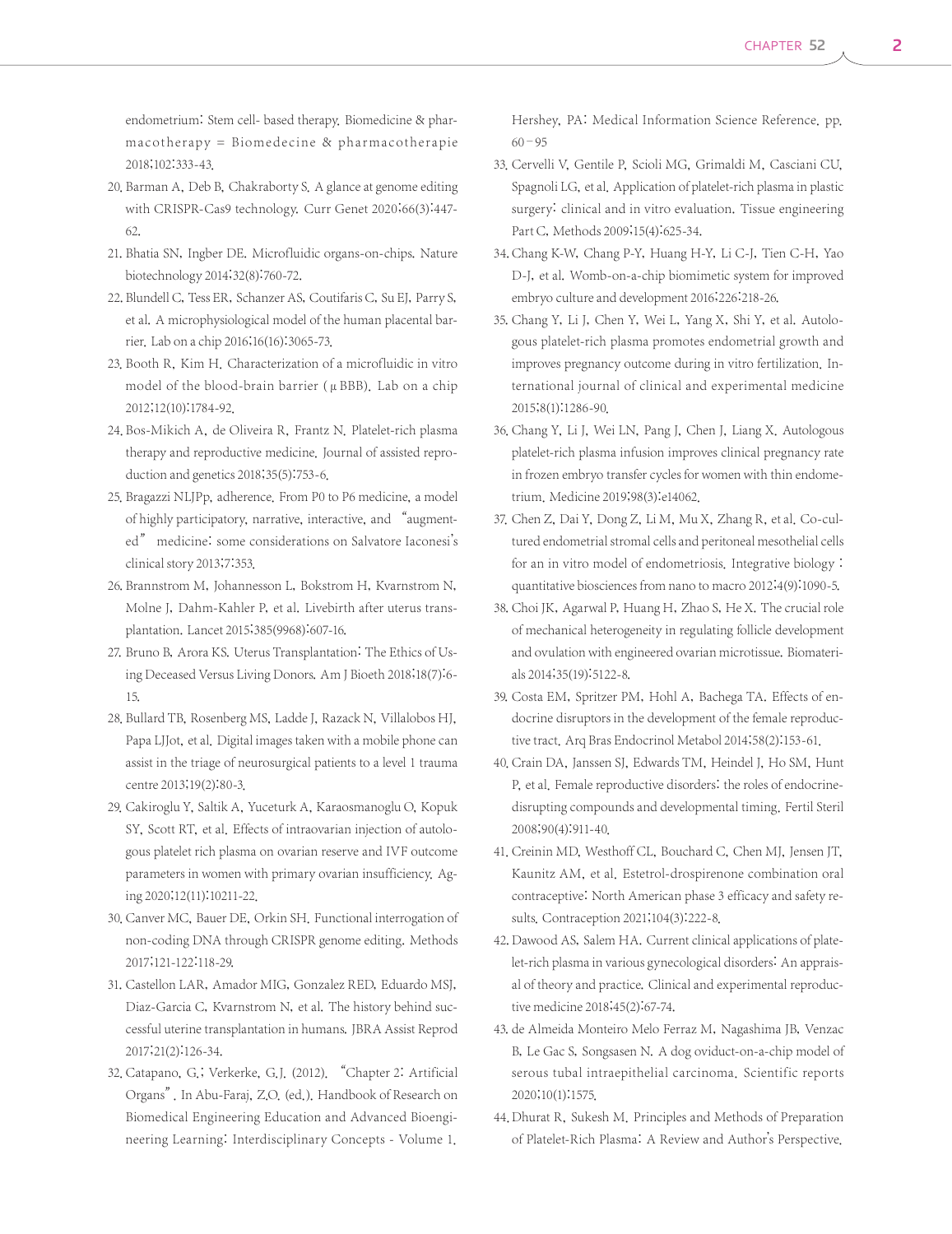Journal of cutaneous and aesthetic surgery 2014;7(4):189-97.

- 45. Doudna JA, Charpentier E. Genome editing. The new frontier of genome engineering with CRISPR-Cas9. Science 2014;346(6213):1258096.
- 46. Douxfils J, Klipping C, Duijkers I, Kinet V, Mawet M, Maillard C, et al. Evaluation of the effect of a new oral contraceptive containing estetrol and drospirenone on hemostasis parameters. Contraception 2020;102(6):396-402.
- 47. Dragoo JL, Wasterlain AS, Braun HJ, Nead KT. Platelet-rich plasma as a treatment for patellar tendinopathy: a doubleblind, randomized controlled trial. The American journal of sports medicine 2014;42(3):610-8.
- 48. Ebbesen M, Jensen TGJJoB, Biotechnology. Nanomedicine: techniques, potentials, and ethical implications 2006;2006.
- 49. Edessy M, Hosni HN, Shady Y, Waf Y, Bakr S, Kamel MJA-MI. Autologous stem cells therapy, the first baby of idiopathic premature ovarian failure. 2016;3(1):19.
- 50. Eftekhar M, Neghab N, Naghshineh E, Khani P. Can autologous platelet rich plasma expand endometrial thickness and improve pregnancy rate during frozen-thawed embryo transfer cycle? A randomized clinical trial. Taiwanese journal of obstetrics & gynecology 2018;57(6):810-3.
- 51. Ejzenberg D, Andraus W, Baratelli Carelli Mendes LR, Ducatti L, Song A, Tanigawa R, et al. Livebirth after uterus transplantation from a deceased donor in a recipient with uterine infertility. Lancet 2019;392(10165):2697-704.
- 52. Ferraz M, Henning HHW, Costa PF, Malda J, Melchels FP, Wubbolts R, et al. Improved bovine embryo production in an oviduct-on-a-chip system: prevention of poly-spermic fertilization and parthenogenic activation. Lab on a chip 2017;17(5):905-16.
- 53. Ferraz M, Rho HS, Hemerich D, Henning HHW, van Tol HTA, Hölker M, et al. An oviduct-on-a-chip provides an enhanced in vitro environment for zygote genome reprogramming. Nature communications 2018;9(1):4934.
- 54. Foidart JM, Gaspard U, Pequeux C, Jost M, Gordenne V, Tskitishvili E, et al. Unique Vascular Benefits of Estetrol, a Native Fetal Estrogen with Specific Actions in Tissues (NEST). In: Brinton RD, Genazzani AR, Simoncini T, Stevenson JC, editors. Sex Steroids' Effects on Brain, Heart and Vessels: Volume 6: Frontiers in Gynecological Endocrinology. Cham: Springer International Publishing; 2019. p. 169-95.
- 55. Fowler PA, Bellingham M, Sinclair KD, Evans NP, Pocar P, Fischer B, et al. Impact of endocrine-disrupting compounds (EDCs) on female reproductive health. Mol Cell Endocrinol 2012;355(2):231-9.
- 56. Frantz N, Ferreira M, Kulmann MI, Frantz G, Bos-Mikich A,

Oliveira R. Platelet-Rich plasma as an effective alternative approach for improving endometrial receptivity - a clinical retrospective study. JBRA assisted reproduction 2020;24(4):442-6.

- 57. Gaskins AJ, Minguez-Alarcon L, Fong KC, Abdelmessih S, Coull BA, Chavarro JE, et al. Exposure to Fine Particulate Matter and Ovarian Reserve Among Women from a Fertility Clinic. Epidemiology 2019;30(4):486-91.
- 58. Gemzell-Danielsson K, Apter D, Zatik J, Weyers S, Piltonen T, Suturina L, et al. Estetrol-Drospirenone combination oral contraceptive: a clinical study of contraceptive efficacy, bleeding pattern, and safety in Europe and Russia. Bjog 2021.
- 59. Gérard C, Blacher S, Communal L, Courtin A, Tskitishvili E, Mestdagt M, et al. Estetrol is a weak estrogen antagonizing estradiol-dependent mammary gland proliferation. J Endocrinol 2015;224(1):85-95.
- 60. Gnecco JS, Ding T, Smith C, Lu J, Bruner-Tran KL, Osteen KG. Hemodynamic forces enhance decidualization via endothelial-derived prostaglandin E2 and prostacyclin in a microfluidic model of the human endometrium. Human reproduction (Oxford, England) 2019;34(4):702-14.
- 61. Gnecco JS, Pensabene V, Li DJ, Ding T, Hui EE, Bruner-Tran KL, et al. Compartmentalized Culture of Perivascular Stroma and Endothelial Cells in a Microfluidic Model of the Human Endometrium. Annals of biomedical engineering 2017;45(7):1758-69.
- 62. Grosberg A, Nesmith AP, Goss JA, Brigham MD, McCain ML, Parker KK. Muscle on a chip: in vitro contractility assays for smooth and striated muscle. Journal of pharmacological and toxicological methods 2012;65(3):126-35.
- 63. Guivarc'h E, Buscato M, Guihot AL, Favre J, Vessières E, Grimaud L, et al. Predominant Role of Nuclear Versus Membrane Estrogen Receptor α in Arterial Protection: Implications for Estrogen Receptor α Modulation in Cardiovascular Prevention/Safety. J Am Heart Assoc 2018;7(13).
- 64. Hagen AA, Barr M, Diczfalusy E. METABOLISM OF 17-BE-TA-OESTRADIOL-4-14-C IN EARLY INFANCY. Acta Endocrinol(Copenh) 1965;49:207-20.
- 65. Handyside AH, Kontogianni EH, Hardy K, Winston RM. Pregnancies from biopsied human preimplantation embryos sexed by Y-specific DNA amplification. Nature 1990;344(6268):768-70.
- 66. He Y, Chen D, Yang L, Hou Q, Ma H, Xu X. The therapeutic potential of bone marrow mesenchymal stem cells in premature ovarian failure. Stem cell research & therapy 2018;9(1):263.
- 67. Heyer WD, Ehmsen KT, Liu J. Regulation of homologous recombination in eukaryotes. Annu Rev Genet 2010;44:113-39.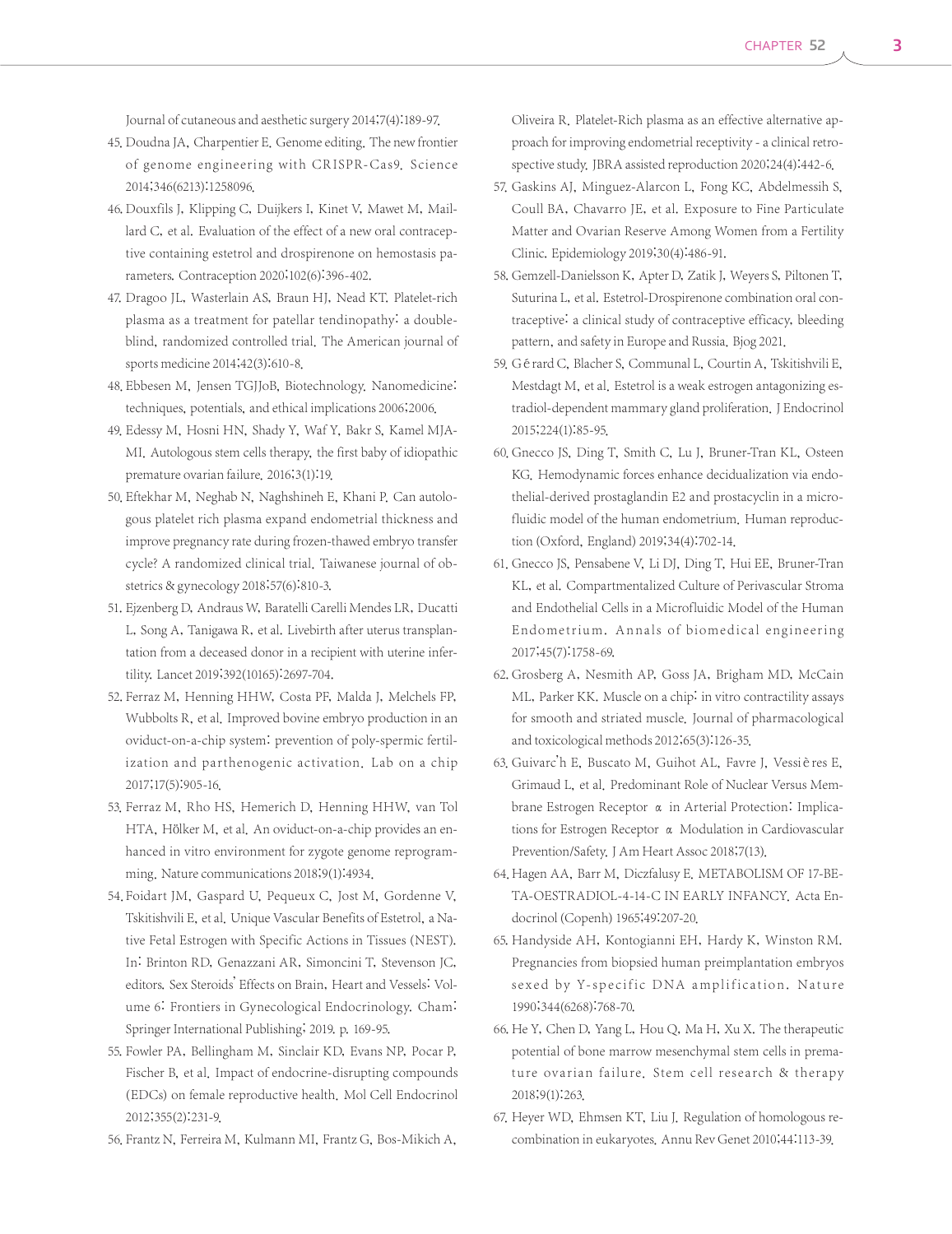- 68. Hsu CC, Hsu L, Hsu I, Chiu YJ, Dorjee S. Live Birth in Woman With Premature Ovarian Insufficiency Receiving Ovarian Administration of Platelet-Rich Plasma (PRP) in Combination With Gonadotropin: A Case Report. Frontiers in endocrinology 2020;11:50.
- 69. Hu J, Song K, Zhang J, Zhang Y, Tan BZJMmr. Effects of menstrual blood‑derived stem cells on endometrial injury repair 2019;19(2):813-20.
- 70. Huh D, Matthews BD, Mammoto A, Montoya-Zavala M, Hsin HY, Ingber DE. Reconstituting organ-level lung functions on a chip. Science (New York, NY) 2010;328(5986):1662- 8.
- 71. Imura Y, Asano Y, Sato K, Yoshimura E. A microfluidic system to evaluate intestinal absorption. Analytical sciences : the international journal of the Japan Society for Analytical Chemistry 2009;25(12):1403-7.
- 72. Jang KJ, Suh KY. A multi-layer microfluidic device for efficient culture and analysis of renal tubular cells. Lab on a chip 2010;10(1):36-42.
- 73. Jo CH, Shin JS, Lee YG, Shin WH, Kim H, Lee SY, et al. Platelet-rich plasma for arthroscopic repair of large to massive rotator cuff tears: a randomized, single-blind, parallel-group trial. The American journal of sports medicine 2013;41(10):2240-8.
- 74. Johannesson L, Dahm-Kahler P, Eklind S, Brannstrom M. The future of human uterus transplantation. Womens Health (Lond) 2014;10(4):455-67.
- 75. Jones BP, Saso S, Bracewell-Milnes T, Thum MY, Nicopoullos J, Diaz-Garcia C, et al. Human uterine transplantation: a review of outcomes from the first 45 cases. BJOG 2019;126(11):1310-9.
- 76. Joung JK, Sander JD. TALENs: a widely applicable technology for targeted genome editing. Nat Rev Mol Cell Biol 2013;14(1):49-55.
- 77. Khamisy-Farah R, Furstenau LB, Kong JD, Wu J, Bragazzi NL. Gynecology Meets Big Data in the Disruptive Innovation Medical Era: State-of-Art and Future Prospects. International journal of environmental research and public health 2021;18(10).
- 78. Kim H, Shin JE, Koo HS, Kwon H, Choi DH, Kim JH. Effect of Autologous Platelet-Rich Plasma Treatment on Refractory Thin Endometrium During the Frozen Embryo Transfer Cycle: A Pilot Study. Frontiers in endocrinology 2019;10:61.
- 79. Kimura H, Yamamoto T, Sakai H, Sakai Y, Fujii T. An integrated microfluidic system for long-term perfusion culture and on-line monitoring of intestinal tissue models. Lab on a chip 2008;8(5):741-6.
- 80. Kluft C, Zimmerman Y, Mawet M, Klipping C, Duijkers IJM, Neuteboom J, et al. Reduced hemostatic effects with drospirenone-based oral contraceptives containing estetrol vs. ethinyl estradiol. Contraception 2017;95(2):140-7.
- 81. Komor AC, Kim YB, Packer MS, Zuris JA, Liu DR. Programmable editing of a target base in genomic DNA without doublestranded DNA cleavage. Nature 2016;533(7603):420-4.
- 82. Kristek J, Johannesson L, Testa G, Chmel R, Olausson M, Kvarnstrom N, et al. Limited Availability of Deceased Uterus Donors: A Transatlantic Perspective. Transplantation 2019;103(12):2449-52.
- 83. Laronda MM, Rutz AL, Xiao S, Whelan KA, Duncan FE, Roth EW, et al. A bioprosthetic ovary created using 3D printed microporous scaffolds restores ovarian function in sterilized mice. Nature communications 2017;8:15261.
- 84. Lee JS, Romero R, Han YM, Kim HC, Kim CJ, Hong JS, et al. Placenta-on-a-chip: a novel platform to study the biology of the human placenta. The journal of maternal-fetal & neonatal medicine : the official journal of the European Association of Perinatal Medicine, the Federation of Asia and Oceania Perinatal Societies, the International Society of Perinatal Obstet 2016;29(7):1046-54.
- 85. Lee PJ, Hung PJ, Lee LP. An artificial liver sinusoid with a microfluidic endothelial-like barrier for primary hepatocyte culture. Biotechnology and bioengineering 2007;97(5):1340-6.
- 86. Lee S, Hitt WCJO, Clinics G. Clinical Applications of Telemedicine in Gynecology and Women's Health 2020;47(2):259- 70.
- 87. Legendre A, Baudoin R, Alberto G, Paullier P, Naudot M, Bricks T, et al. Metabolic characterization of primary rat hepatocytes cultivated in parallel microfluidic biochips. Journal of pharmaceutical sciences 2013;102(9):3264-76.
- 88. Li Q, Zheng DN, Wang YY, Li R, Wu HP, Xu SX, et al. Association between exposure to airborne particulate matter less than 2.5 mu m and human fecundity in China. Environment International 2021;146.
- 89. Liu H-C, He Z, Tang Y, Wang W, Rosenwaks ZJF, Sterility. Successful engineering mouse uterine tissue by in-vivo implantation of biodegradable collagen matrix. 2007;88:S219-S20.
- 90. Liu MC, Shih HC, Wu JG, Weng TW, Wu CY, Lu JC, et al. Electrofluidic pressure sensor embedded microfluidic device: a study of endothelial cells under hydrostatic pressure and shear stress combinations. Lab on a chip 2013;13(9):1743-53.
- 91. Liu T, Huang Y, Zhang J, Qin W, Chi H, Chen J, et al. Transplantation of human menstrual blood stem cells to treat premature ovarian failure in mouse model. Stem cells and development 2014;23(13):1548-57.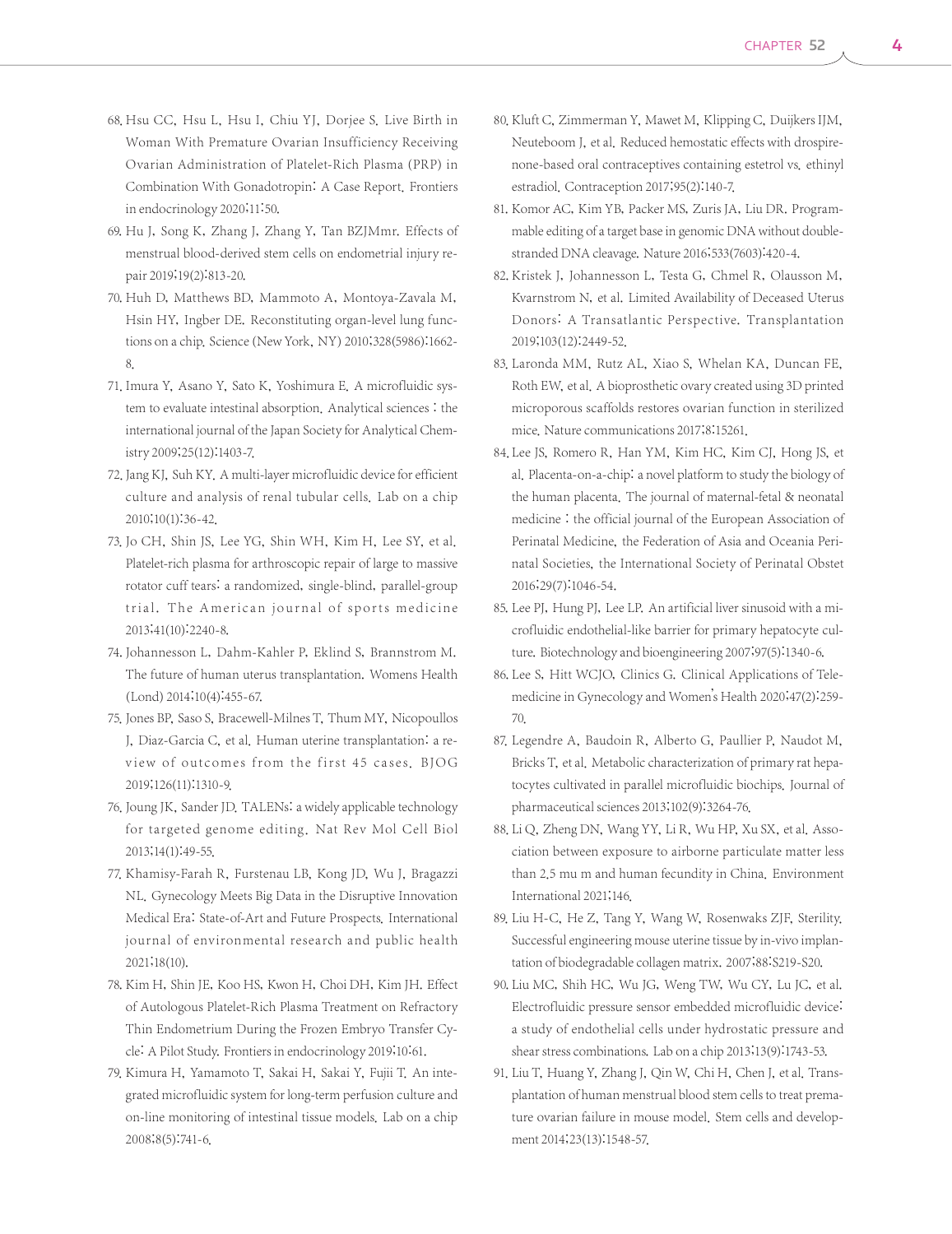- 92. Los MJ, Hudecki A, Wiechec E, eds. Stem Cells and Biomaterials for Regenerative Medicine. Academic Press 2019: 5-16.
- 93. Mahalingaiah S, Lane KJ, Kim C, Cheng JJ, Hart JE. Impacts of Air Pollution on Gynecologic Disease: Infertility, Menstrual Irregularity, Uterine Fibroids, and Endometriosis: a Systematic Review and Commentary. Current Epidemiology Reports 2018;5(3):197-204.
- 94. Mali P, Yang L, Esvelt KM, Aach J, Guell M, DiCarlo JE, et al. RNA-guided human genome engineering via Cas9. Science 2013;339(6121):823-6.
- 95. Mawet M, Maillard C, Klipping C, Zimmerman Y, Foidart JM, Coelingh Bennink HJ. Unique effects on hepatic function, lipid metabolism, bone and growth endocrine parameters of estetrol in combined oral contraceptives. Eur J Contracept Reprod Health Care 2015;20(6):463-75.
- 96. Maybin JA, Critchley HO, Jabbour HN. Inflammatory pathways in endometrial disorders. Mol Cell Endocrinol 2011;335(1):42-51.
- 97. Melo P, Navarro C, Jones C, Coward K, Coleman L, The use of autologous platelet-rich plasma (PRP) versus no intervention in women with low ovarian reserve undergoing fertility treatment: a non-randomized interventional study. Journal of assisted reproduction and genetics 2020;37(4):855-63.
- 98. Miura S, Sato K, Kato-Negishi M, Teshima T, Takeuchi S. Fluid shear triggers microvilli formation via mechanosensitive activation of TRPV6. Nature communications 2015;6:8871.
- 99. Miyamoto K, Sato EF, Kasahara E, Jikumaru M, Hiramoto K, Tabata H, et al. Effect of oxidative stress during repeated ovulation on the structure and functions of the ovary, oocytes, and their mitochondria. Free Radic Biol Med 2010;49(4):674- 81.
- 100. Motejlek K, Palluch F, Neulen J, Grummer R. Smoking impairs angiogenesis during maturation of human oocytes. Fertil Steril 2006;86(1):186-91.
- 101. Nagashima JB, El Assal R, Songsasen N, Demirci U. Evaluation of an ovary-on-a-chip in large mammalian models: Species specificity and influence of follicle isolation status. Journal of tissue engineering and regenerative medicine 2018;12(4):e1926-e35.
- 102. Nateghi R, Aven TJRA. Risk Analysis in the Age of Big Data: The Promises and Pitfalls. 2021;117.
- 103. Nazari L, Salehpour S, Hoseini S, Zadehmodarres S, Azargashb E. Effects of autologous platelet-rich plasma on endometrial expansion in patients undergoing frozen-thawed embryo transfer: A double-blind RCT. International journal of reproductive biomedicine 2019;17(6):443-8.
- 104. O'Neill AT, Monteiro-Riviere NA, Walker GM. Character-

ization of microfluidic human epidermal keratinocyte culture. Cytotechnology 2008;56(3):197-207.

- 105. Pangas SA, Saudye H, Shea LD, Woodruff TK. Novel approach for the three-dimensional culture of granulosa celloocyte complexes. Tissue engineering 2003;9(5):1013-21.
- 106. Park J, Koito H, Li J, Han A. Microfluidic compartmentalized co-culture platform for CNS axon myelination research. Biomedical microdevices 2009;11(6):1145-53.
- 107. Partridge EA, Davey MG, Hornick MA, McGovern PE, Mejaddam AY, Vrecenak JD, et al. An extra-uterine system to physiologically support the extreme premature lamb. 2017;8(1):1-16.
- 108. Pemathilaka RL, Caplin JD, Aykar SS, Montazami R, Hashemi NN. Placenta-on-a-Chip: In Vitro Study of Caffeine Transport across Placental Barrier Using Liquid Chromatography Mass Spectrometry. Global challenges (Hoboken, NJ) 2019;3(3):1800112.
- 109. Picard F, Hersant B, Bosc R, Meningaud JP. The growing evidence for the use of platelet-rich plasma on diabetic chronic wounds: A review and a proposal for a new standard care. Wound repair and regeneration: official publication of the Wound Healing Society [and] the European Tissue Repair Society. 2015;23(5):638-43.
- 110. Plant TM. Neuroendocrine control of the onset of puberty. Front Neuroendocrinol 2015;38:73-88.
- 111. Poulos J. The limited application of stem cells in medicine: a review. Stem cell research & therapy 2018;9(1):1.
- 112. Puleo CM, McIntosh Ambrose W, Takezawa T, Elisseeff J, Wang TH. Integration and application of vitrified collagen in multilayered microfluidic devices for corneal microtissue culture. Lab on a chip 2009;9(22):3221-7.
- 113. Razzouk S. CRISPR-Cas9: A cornerstone for the evolution of precision medicine. Ann Hum Genet 2018;82(6):331-57.
- 114. Richards EG, Farrell RM, Ricci S, Perni U, Quintini C, Tzakis A, et al. Uterus transplantation: state of the art in 2021. J Assist Reprod Genet 2021.
- 115. Rubio C, Simón C. Embryo Genetics. Genes 2021;12(1):118.
- 116. Saha B, Mathur T, Handley KF, Hu W, Afshar-Kharghan V, Sood AK, et al. OvCa-Chip microsystem recreates vascular endothelium-mediated platelet extravasation in ovarian cancer. Blood advances 2020;4(14):3329-42.
- 117. Schoeters G, Den Hond E, Dhooge W, van Larebeke N, Leijs M. Endocrine disruptors and abnormalities of pubertal development. Basic Clin Pharmacol Toxicol 2008;102(2):168- 75.
- 118. Schuller P, Rothbauer M, Kratz SR, Höll G, Taus P, Schinnerl M, et al. A lab-on-a-chip system with an embedded po-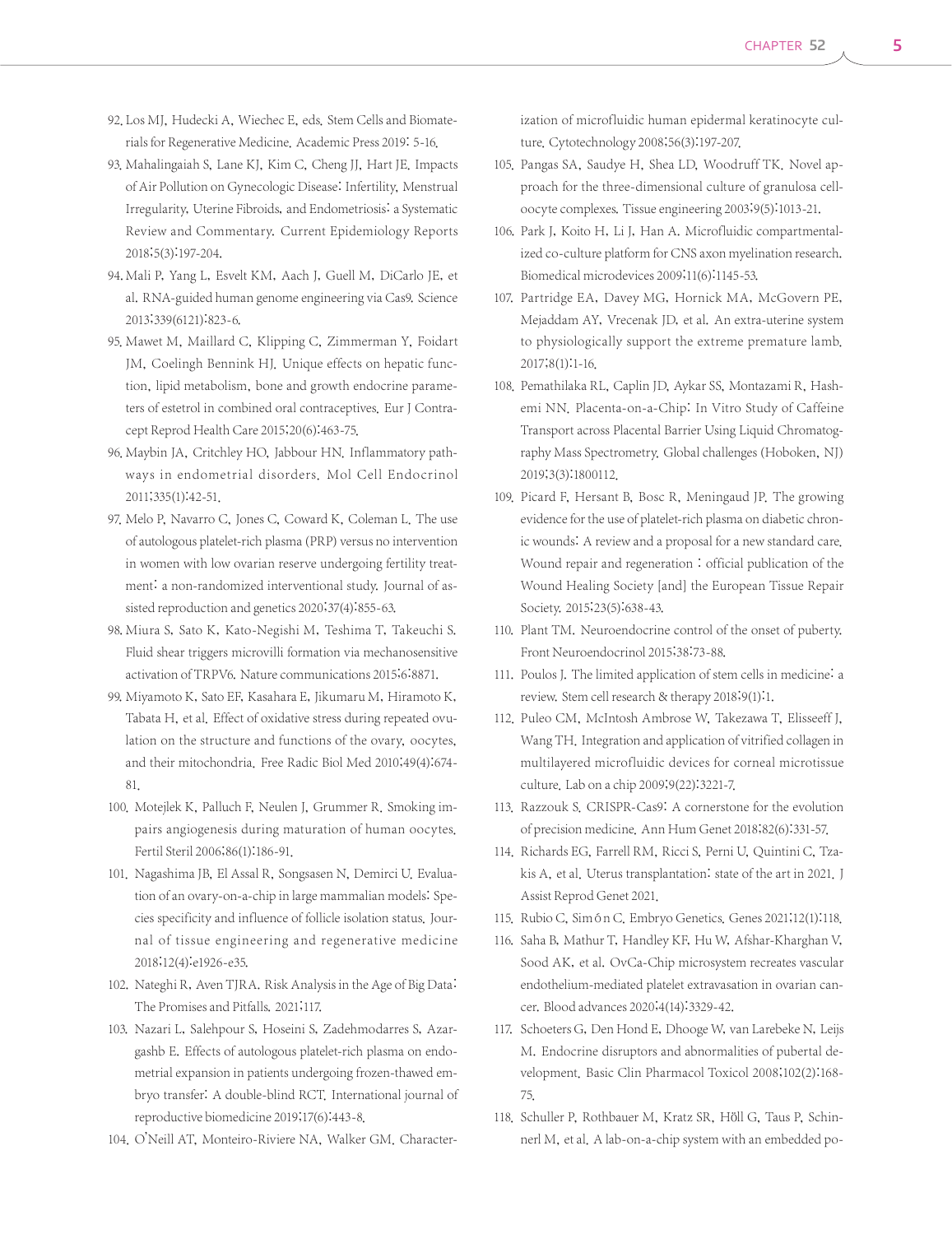rous membrane-based impedance biosensor array for nanoparticle risk assessment on placental Bewo trophoblast cells. 2020;312:127946.

- 119. Scsukova S, Rollerova E, Bujnakova Mlynarcikova A. Impact of endocrine disrupting chemicals on onset and development of female reproductive disorders and hormone-related cancer. Reprod Biol 2016;16(4):243-54.
- 120. Sfakianoudis K, Simopoulou M, Nitsos N, Rapani A, Pantou A, Vaxevanoglou T, et al. A Case Series on Platelet-Rich Plasma Revolutionary Management of Poor Responder Patients. Gynecologic and obstetric investigation 2019;84(1):99- 106.
- 121. Shahbazi MN, Jedrusik A, Vuoristo S, Recher G, Hupalowska A, Bolton V, et al. Self-organization of the human embryo in the absence of maternal tissues. 2016;18(6):700-8.
- 122. Sharara FI, Lelea LL, Rahman S, Klebanoff JS, Moawad GN. A narrative review of platelet-rich plasma (PRP) in reproductive medicine. Journal of assisted reproduction and genetics 2021;38(5):1003-12.
- 123. Sills ES, Rickers NS, Li X, Palermo GD. First data on in vitro fertilization and blastocyst formation after intraovarian injection of calcium gluconate-activated autologous platelet rich plasma. Gynecological endocrinology : the official journal of the International Society of Gynecological Endocrinology 2018;34(9):756-60.
- 124. Sills SE, Rickers NS, Petersen JL, Li X, Wood SH. Regenerative effect of intraovarian injection of activated autologous platelet rich plasma: serum anti-mullerian hormone levels measured among poor-prognosis in vitro fertilization patients. Int J Regen Med 2020;1(2):2-5.
- 125. Silva G, Poirot L, Galetto R, Smith J, Montoya G, Duchateau P, et al. Meganucleases and other tools for targeted genome engineering: perspectives and challenges for gene therapy. Curr Gene Ther 2011;11(1):11-27.
- 126. Sklorz M, Briede JJ, Schnelle-Kreis J, Liu Y, Cyrys J, de Kok TM, et al. Concentration of oxygenated polycyclic aromatic hydrocarbons and oxygen free radical formation from urban particulate matter. J Tox icol Environ Health A 2007;70(21):1866-9.
- 127. Song JW, Cavnar SP, Walker AC, Luker KE, Gupta M, Tung YC, et al. Microfluidic endothelium for studying the intravascular adhesion of metastatic breast cancer cells. PloS one 2009;4(6):e5756.
- 128. Sung KE, Yang N, Pehlke C, Keely PJ, Eliceiri KW, Friedl A, et al. Transition to invasion in breast cancer: a microfluidic in vitro model enables examination of spatial and temporal effects. Integrative biology : quantitative biosciences from

nano to macro. 2011;3(4):439-50.

- 129. Syme MR, Paxton JW, Keelan JA. Drug transfer and metabolism by the human placenta. Clinical pharmacokinetics 2004;43(8):487-514.
- 130. Takeda K, Tsukue N, Yoshida S. Endocrine-disrupting activity of chemicals in diesel exhaust and diesel exhaust particles. Environ Sci 2004;11(1):33-45.
- 131. Thakore PI, D'Ippolito AM, Song L, Safi A, Shivakumar NK, Kabadi AM, et al. Highly specific epigenome editing by CRISPR-Cas9 repressors for silencing of distal regulatory elements. Nat Methods 2015;12(12):1143-9.
- 132. The Royal S, National Academy of S, National Academy of M, International Commission on the Clinical Use of Human Germline Genome E. The National Academies Collection: Reports funded by National Institutes of Health. Heritable Human Genome Editing. Washington (DC): National Academies Press (US) Copyright 2020 by the National Academy of Sciences. All rights reserved.; 2020.
- 133. Urnov FD, Rebar EJ, Holmes MC, Zhang HS, Gregory PD. Genome editing with engineered zinc finger nucleases. Nat Rev Genet 2010;11(9):636-46.
- 134. Vähäkangas K, Myllynen P. Drug transporters in the human blood-placental barrier. British journal of pharmacology 2009;158(3):665-78.
- 135. Wang J, Xie P, Kettrup A, Schramm KW. Inhibition of progesterone receptor activity in recombinant yeast by soot from fossil fuel combustion emissions and air particulate materials. Sci Total Environ 2005;349(1-3):120-8.
- 136. Wang T, Wei JJ, Sabatini DM, Lander ES. Genetic screens in human cells using the CRISPR-Cas9 system. Science 2014;343(6166):80-4.
- 137. Wang Z, Wang Y, Yang T, Li J, Yang X. Study of the reparative effects of menstrual-derived stem cells on premature ovarian failure in mice. Stem cell research & therapy 2017;8(1):11.
- 138. World Health Organization. Telemedicine: opportunities and developments in member states. 2010. Available at: http://w w w.who.int/goe/publications/goe\_telemedicine\_2010.pdf. Accessed November 15, 2017.
- 139. Xiao S, Coppeta JR, Rogers HB, Isenberg BC, Zhu J, Olalekan SA, et al. A microfluidic culture model of the human reproductive tract and 28-day menstrual cycle. Nature communications 2017;8:14584.
- 140. Xiao S, Coppeta JR, Rogers HB, Isenberg BC, Zhu J, Olalekan SA, et al. A microfluidic culture model of the human reproductive tract and 28-day menstrual cycle. 2017;8(1):1-13.
- 141. Xue T, Guan T, Geng G, Zhang Q, Zhao Y, Zhu T. Estima-